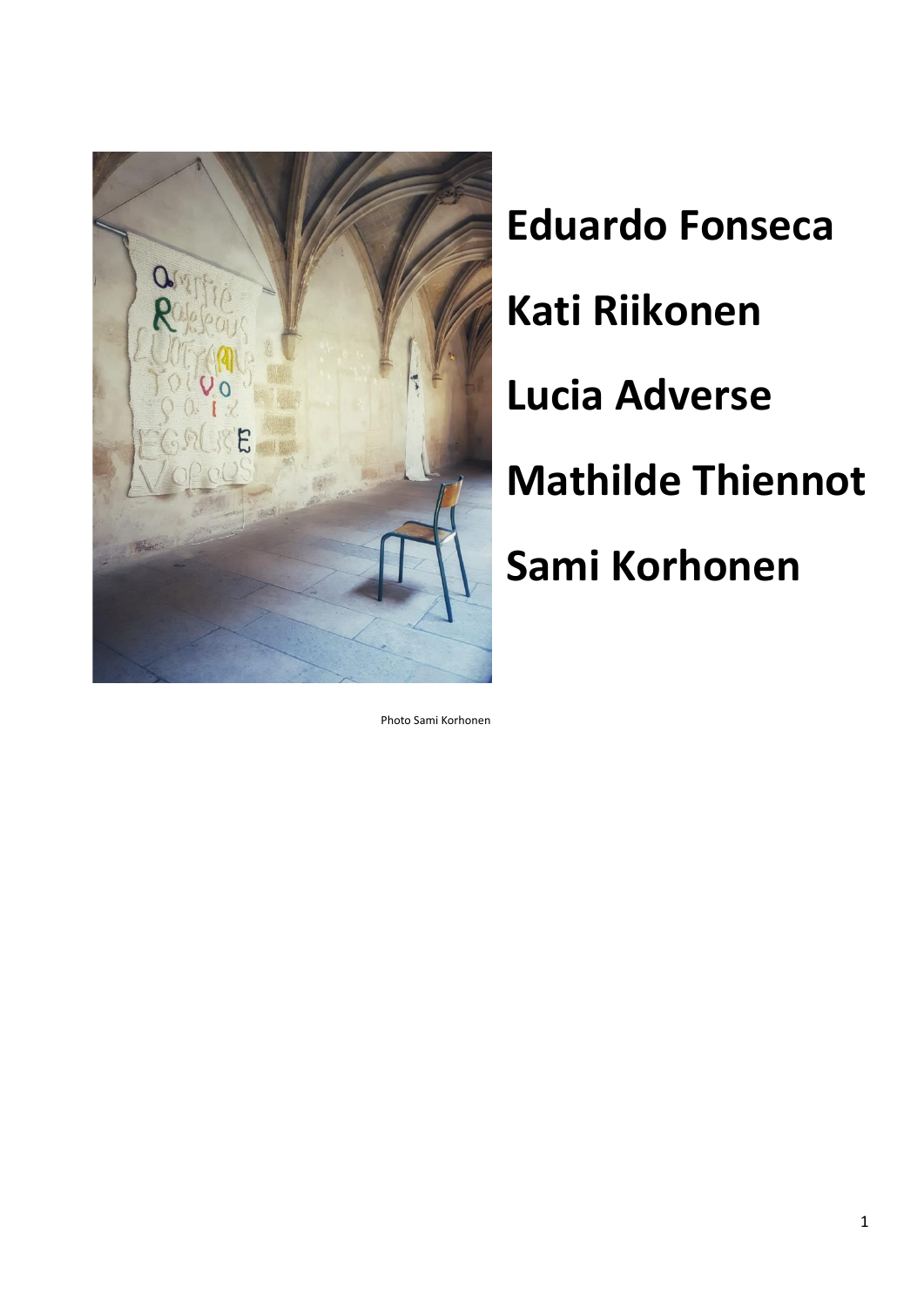# Summary

| Concept                    | 3                |
|----------------------------|------------------|
| <b>The Artists</b>         |                  |
| Eduardo Fonseca            | 5                |
| Kati Riikonen              | $\boldsymbol{6}$ |
| Lucia Adverse              | $\overline{7}$   |
| Mathilde Thiennot          | 8                |
| Sami Korhonen              | 12               |
| <b>The Gallery</b>         |                  |
| <b>General Information</b> | 16               |
| <b>Photos</b>              | 17               |
| <b>Acknowledgments</b>     |                  |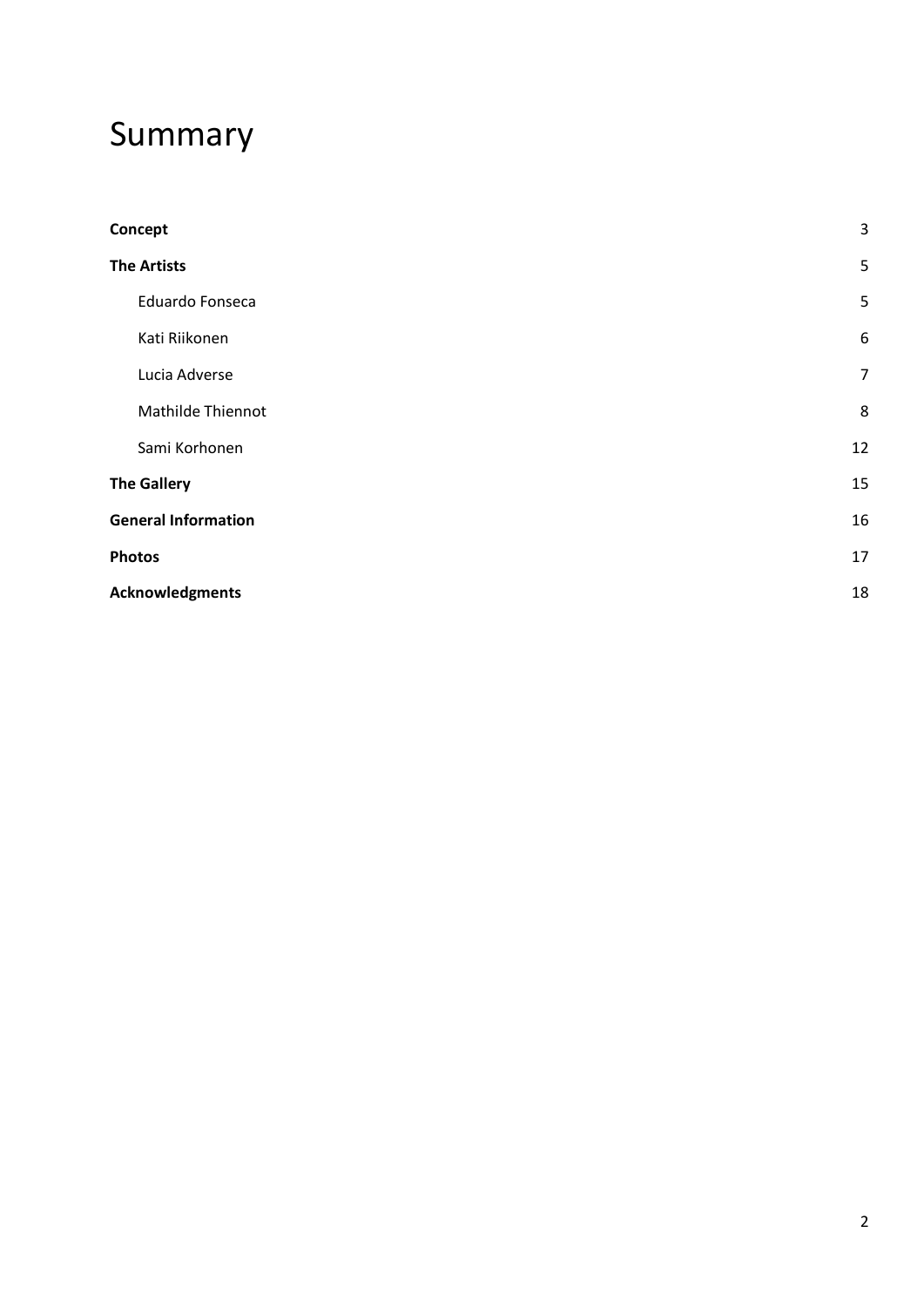# <span id="page-2-0"></span>**Concept**

#### **Food For Thought**

One of the greatest opportunities we had during the whole Covid19 crisis confinement was having time to think. Sure, some of us did not enjoy it, some of us thought too much and some people went beyond limits...

By all means, we had time to deal with some of our personal questions we have been avoiding to face for so many years, we had time to rethink strategies and time to appreciate more art we have at home.



```
 Photo Eduardo Fonseca
```
Those who are surrounded by art had the chance to connect to it. They were able to stop, observe, listen and interact with their art collection, rediscovering concepts, artists, art projects, finding a way out and breathing well, thanks to that exercise.

Also some artists dived deep into production and transformed their thoughts and questions into artworks, which we are fortunate enough to show at the gallery during this Summer show 2020.

Our exhibition starts with a funky self portrait by Brazilian artist Eduardo Fonseca, who created his own figure from vintage working clothes and undies in cotton, bringing colors to the centre of our attention. His eyes are always avid of observation and reaction, as if wanting to provoke a constant dialog with us and following us wherever we go. It is so well interpreted by this wall sculpture, hanging now at the gallery wall for our delightful delirium.

In her turn, French artist Mathilde Thiennot, proposes to us a delicate and poetic series of sculptures based on her research of nature. Her close relation with the forest influences us and makes us feel like touching the materials, trying to get her same powerful connection. In a curious manner we ask ourselves: Are sculptures prints?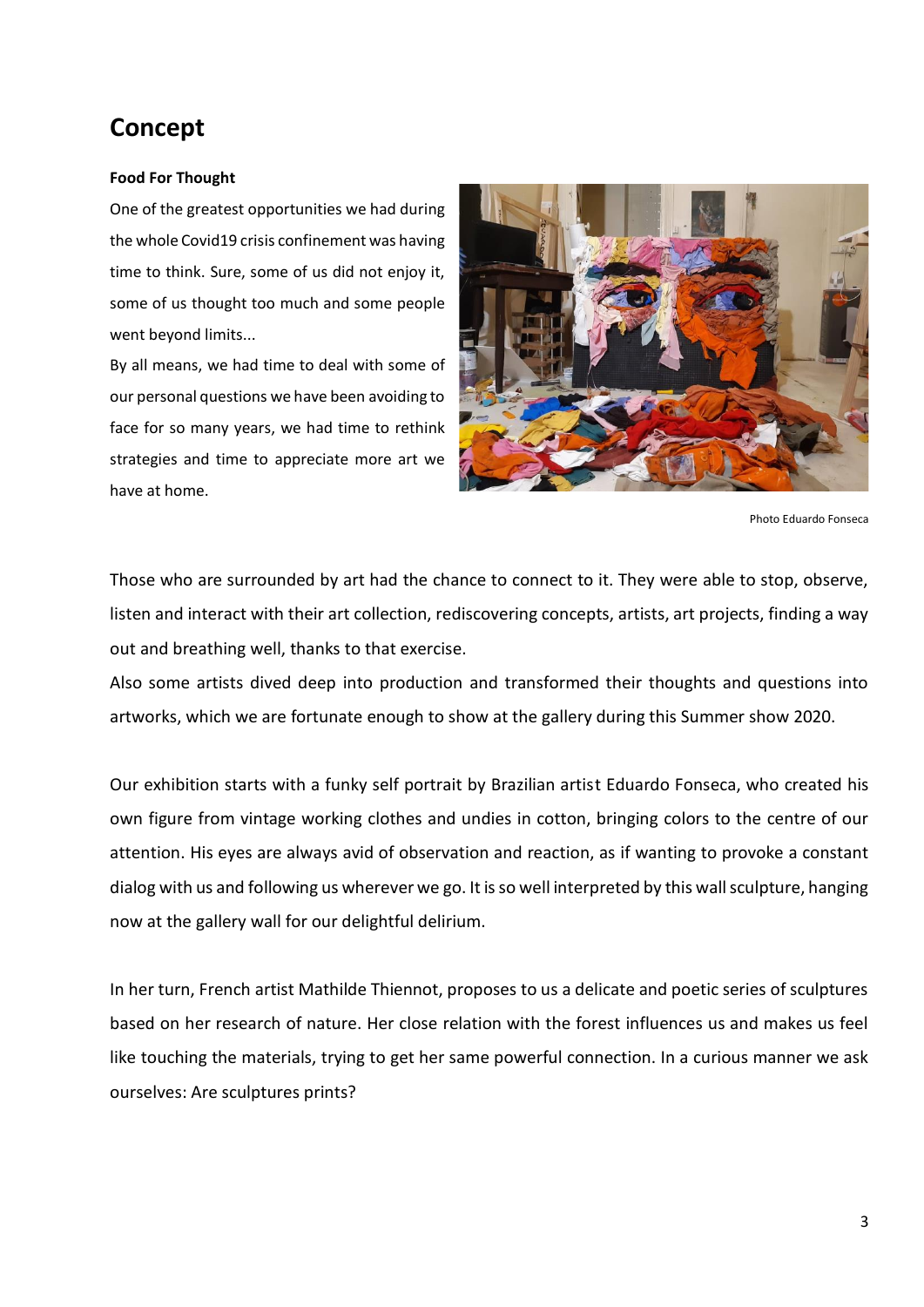Lucia Adverse's macro-photographic impressive works give us the sensation of looking at a painting. It opens our imagination and thoughts to a world inside of us. Beauty, harmony of forms and colors. Infinite ones.

Sami Korhonen's costumes are related to the forest too in an imaginary paradise he created, based on his experiences with nature mixed with the power of feminine. In fact, his artwork, created from a research of Brigitte Bardot's life during the 70's, brought it all together to the need of respecting nature as a priority.

And finally, Puzzle, by Finnish artist Kati Riikonen a tribute to words, love and dialog, a handmade embroidery to make us dream of an inclusive world of friendship, love, trust, hope, peace, equality, liberty, grace, life … What else do we need to make it a better world?

Yes, in fact we never stopped thinking, even confined home.

Now we have enough time to dream, also throughout art.

Art feeds us all, art feeds our mind.

Suggested Bibliography for this show:

Lucia Adverse, Living Nature (Natureza Viva), English, French, Brazilian Portuguese, Silvana Editoriale, 2019 Buy this book here:<https://www.ricardofernandes.biz/product/natureza-viva/>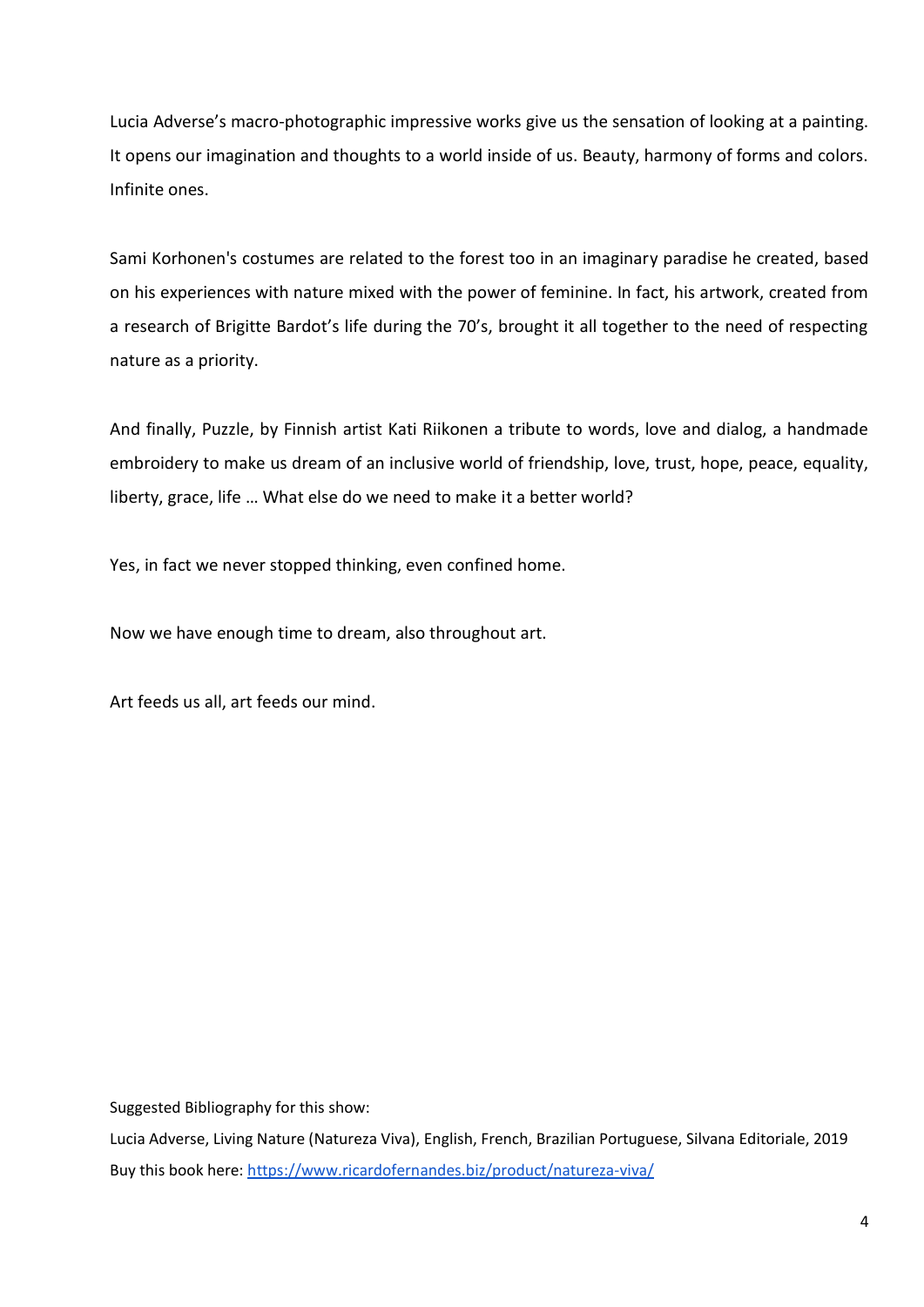# <span id="page-4-0"></span>**The Artists**



Photo autoportrait Eduardo Fonseca

### <span id="page-4-1"></span>**Eduardo Fonseca**

Check out Eduardo Fonseca complete Bio and CV as well as other artworks produced by the artist by clicking the link below:

<http://www.ricardofernandes.biz/artists/eduardo-fonseca/>



Auto Visage, Eduardo Fonseca, 2019, Technique mixte, 80 cm x 100 cm (31.4 in x 39.3 in)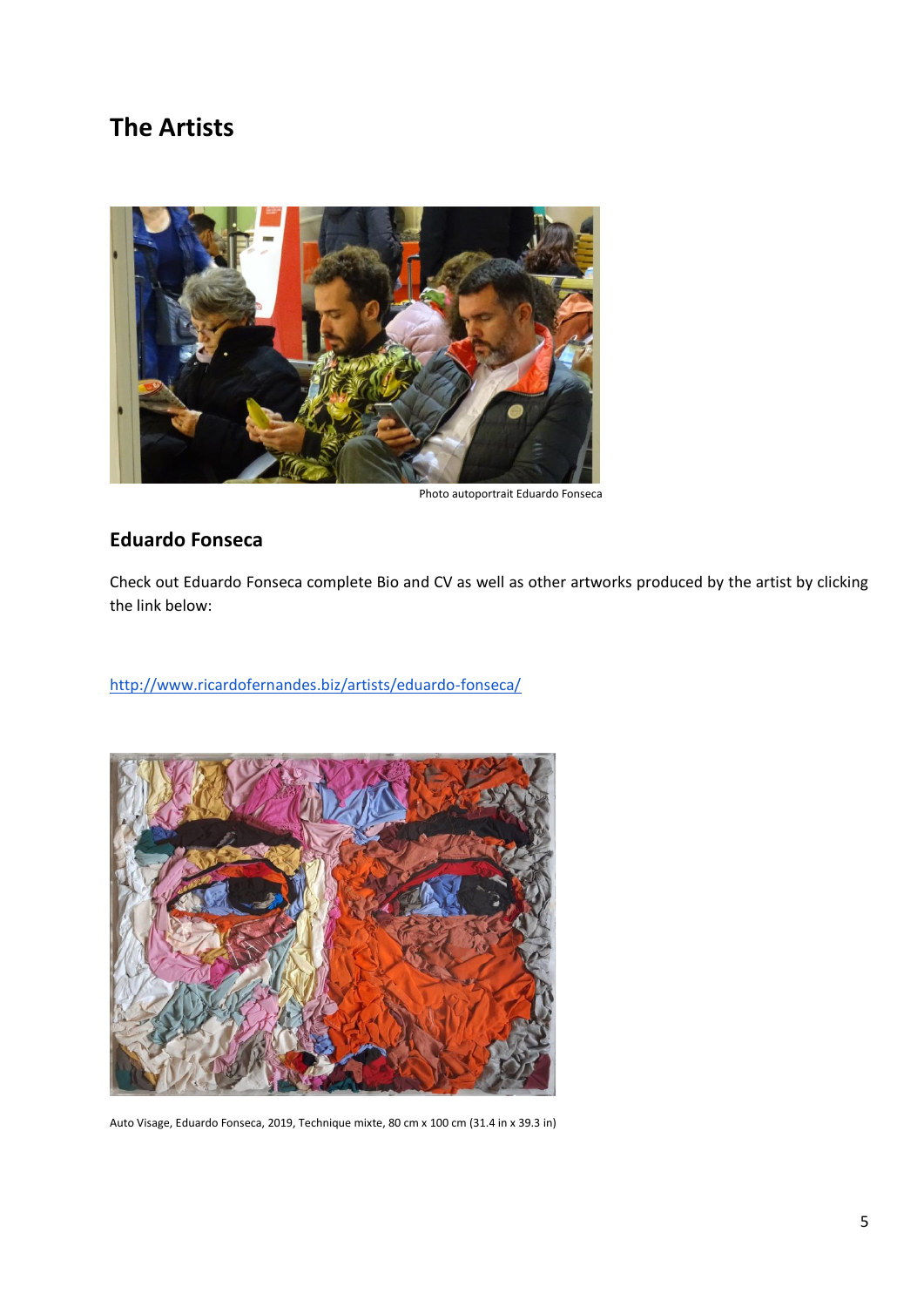### <span id="page-5-0"></span>**Kati Riikonen**



Photo autoportrait Kati Riikonen

Check out Kati Riikonen complete Bio and CV as well as other artworks produced by the artist by clicking the link below:

<https://www.ricardofernandes.biz/artists/kati-riikonen/>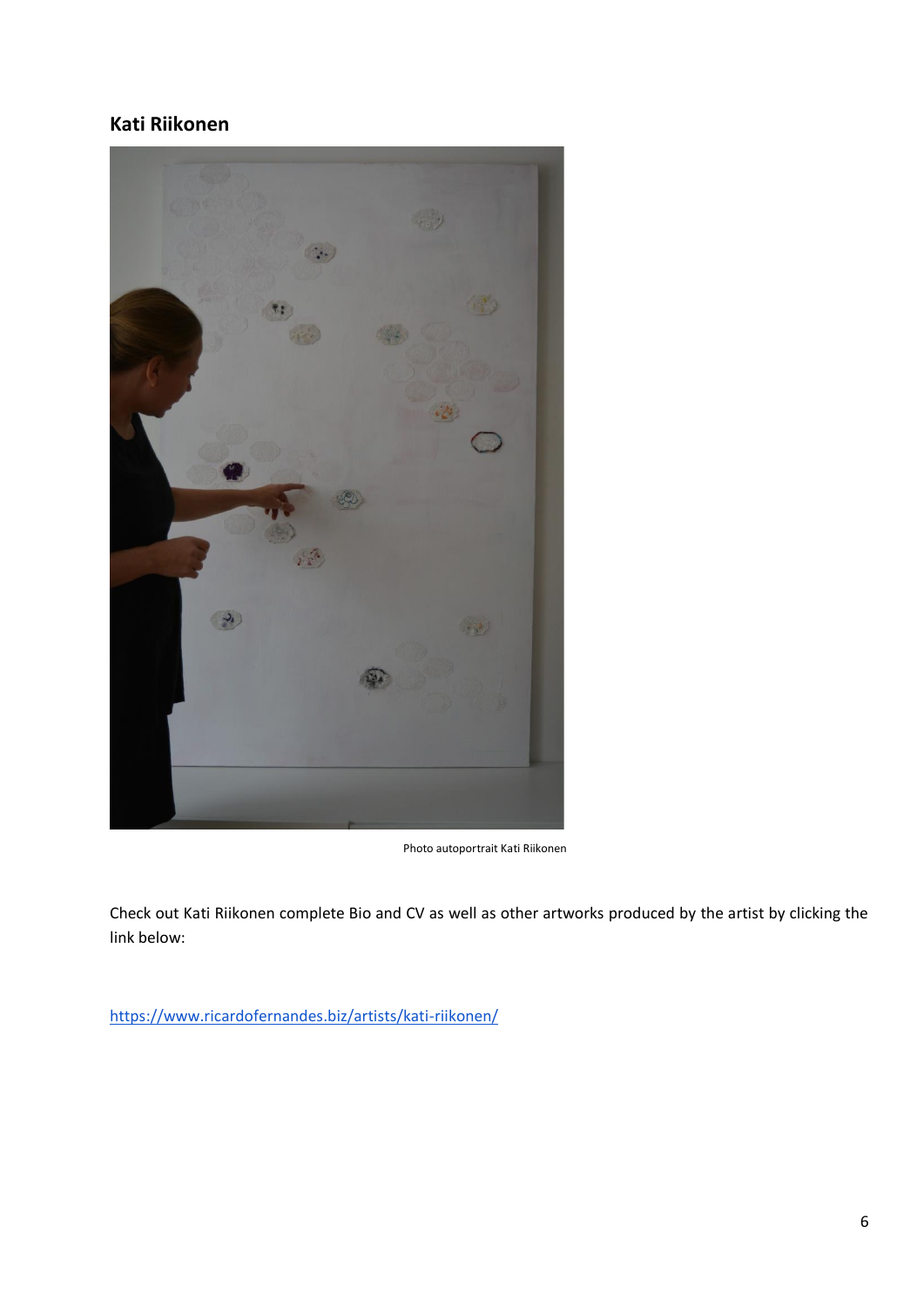## <span id="page-6-0"></span>**Lucia Adverse**

Check out Lucia Adverse complete Bio and CV as well as other artworks produced by the artist by clicking the link below:

<https://www.ricardofernandes.biz/artists/lucia-adverse/>



Untitled 01, from the series Delírio, 2018, 100 cm x 100 cm, (39.3 in x 39.3 in)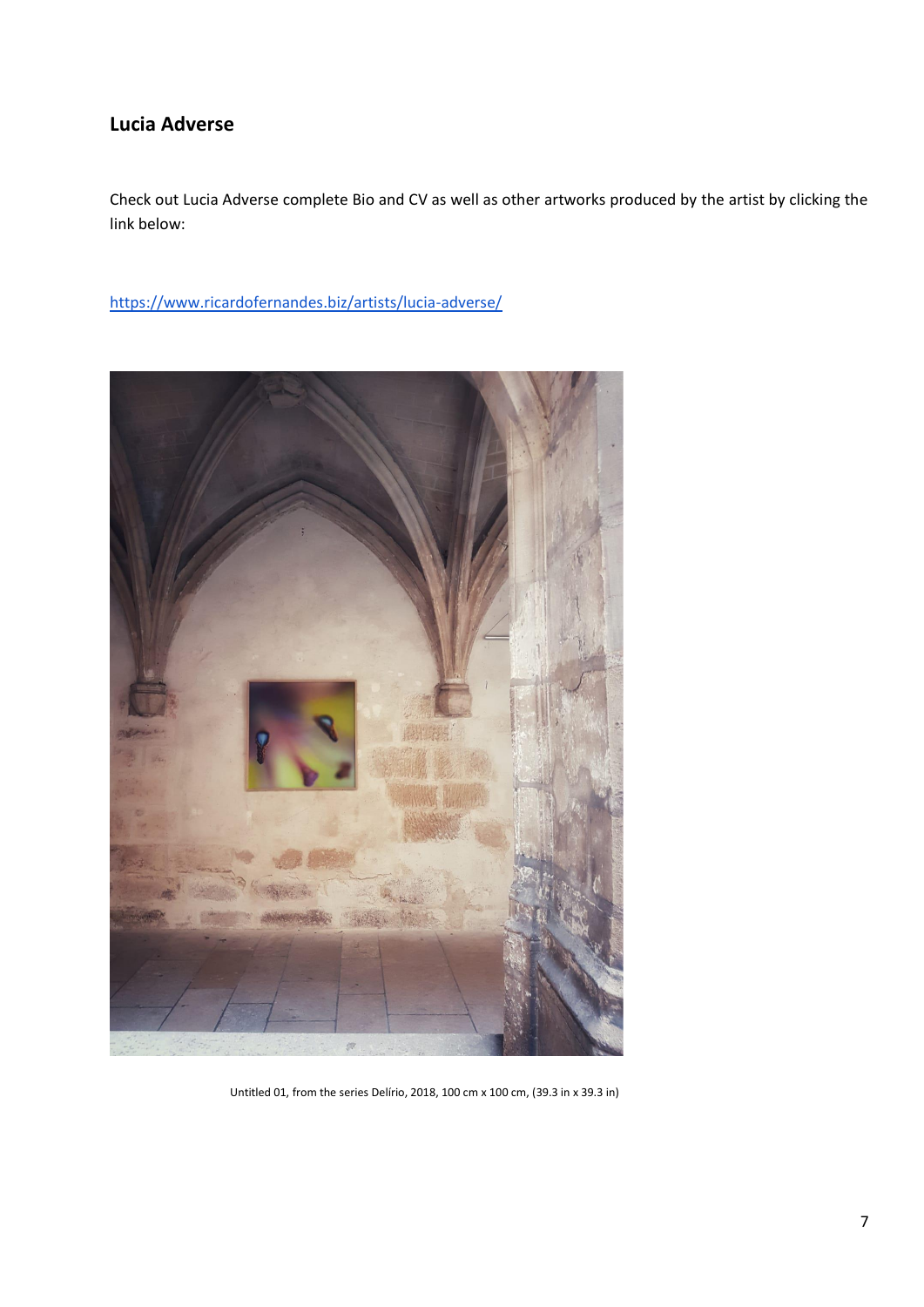### <span id="page-7-0"></span>**Mathilde Thiennot**



Photo Ayka Lux (Agence Ever)

As an unconditional city dweller, I've always loved the city pandemonium, its smells, lights and harshness. I love witnessing the changes in a city as it builds and deconstructs. It creates city pulsations and vibrations that make me yearn for Mother Nature.

Nature, not unlike the city, brings its own share of movements, tumult, music, colours, lights and harshness. It is also a little patch of heaven where I revel. This is where I find inspiration, from being in contact with this exceptionally natural environment; its scented forests and strong centuries-old trees that embrace me…

I become one with the natural elements, like when I am rock-climbing: I feel the mineral attraction. I am then overwhelmed by the law of attraction and sensorial contact. In their duality urbanisation and nature, concrete and plants compete in beauty. Natural elements merged with material create both chaos and cosmos.

That is what I try to convey in my work on both pictorial and sculptural levels: the encounters and seduction between these two worlds…

And as a tribute to natural vastness and its beauty, I transform the infinitely small into infinitely big.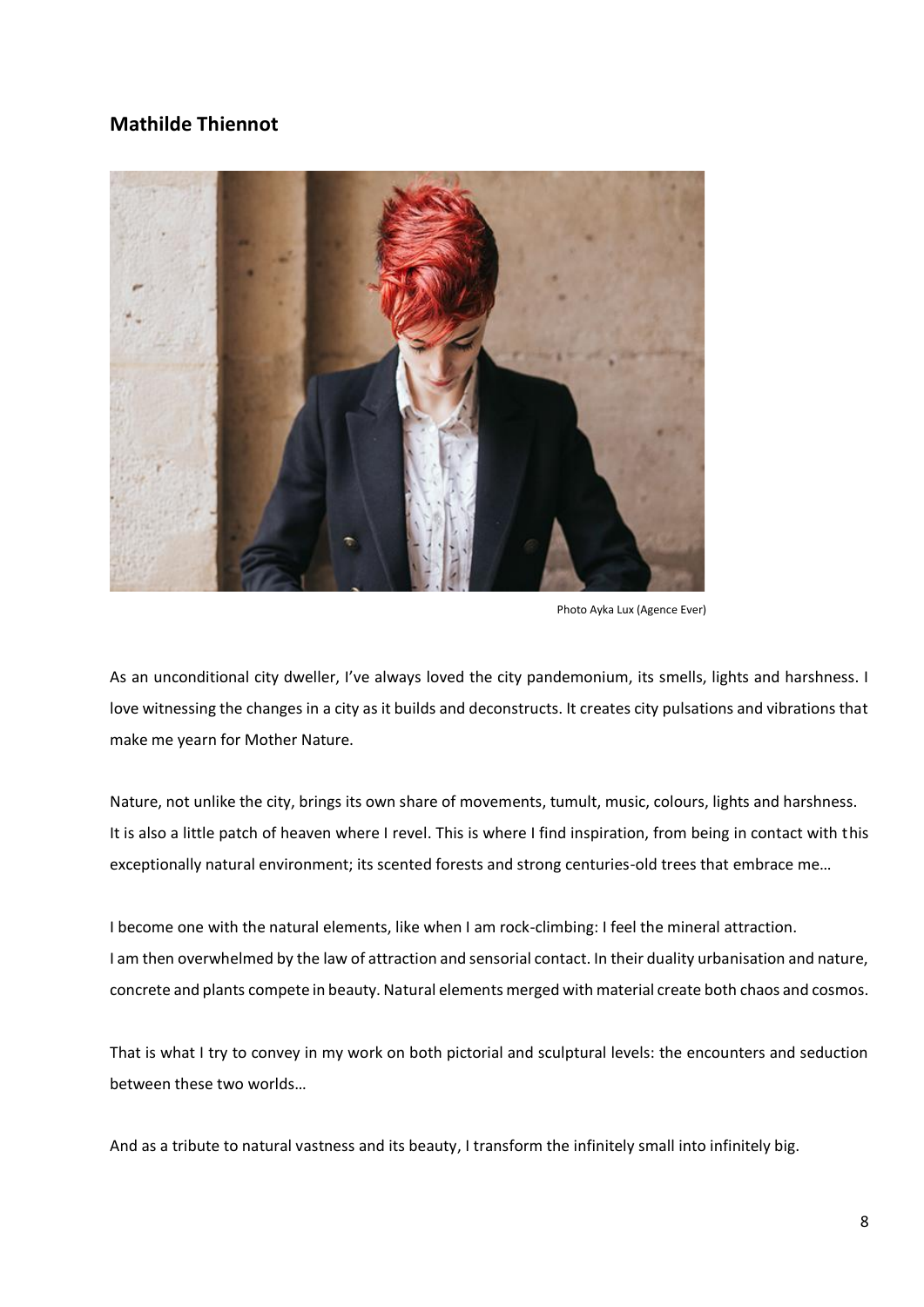As an artist, my sculptures give life to these thoughts, through the use of mineral materials, either natural or raw extracted from the land or by paper crafting.

Through my drawings, similarly to Max Ernst's painting "*La forêt*", I scrape paper to record the trails, bark engravings or city walls.

Everything becomes clear and thanks to the graphic presence the microscopic becomes macroscopic.

In photographs nature and demolition mix, contrast and define my very own perception of the environment present in "KHAOS NATUREL".

So many mediums to bear in mind that two opposite worlds can come together regardless. The moulds and imprints, like fingerprints, witness the existence of a being, both multiple and unique.

#### **Education**

#### 2011-2013

DMA Synthetic Materials and Architectural Decoration

ENSAAMA, School of Applied Arts and Crafts

#### 2009-2011

CAP and BMA staff, volumes and associated materials

Professional high school of Gué in Tresmes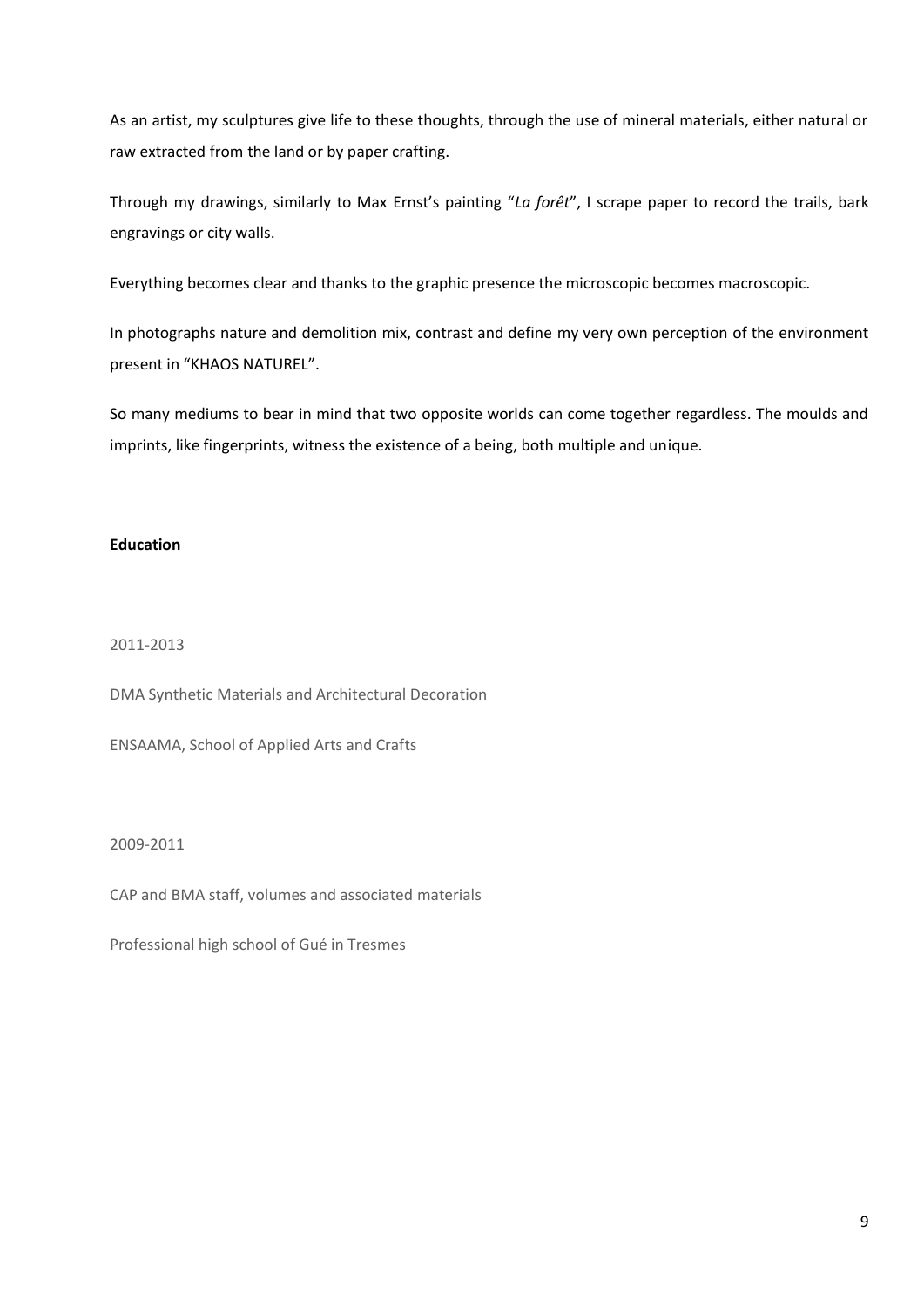#### **Collective exhibitions**

#### 2017

#### "D-STRUCTURE"

#### KHAOS KRONIK Series of photographs

With Louisa Marajo, Xavier Blondeau, Samy, Karine Hoffman, Barbara Bossfeld, Anne de Nanteuil, Nonitt, Rahel Ulveczki and Romain Vicali

Square Art Gallery of Serris

March 4 to 26, 2017

#### **Prizes**

2009

SEMA Youth (Company of Encouragement of the Trades of Art) Departmental Selection

MAF (Best Apprentices of France) Departmental Bronze Medal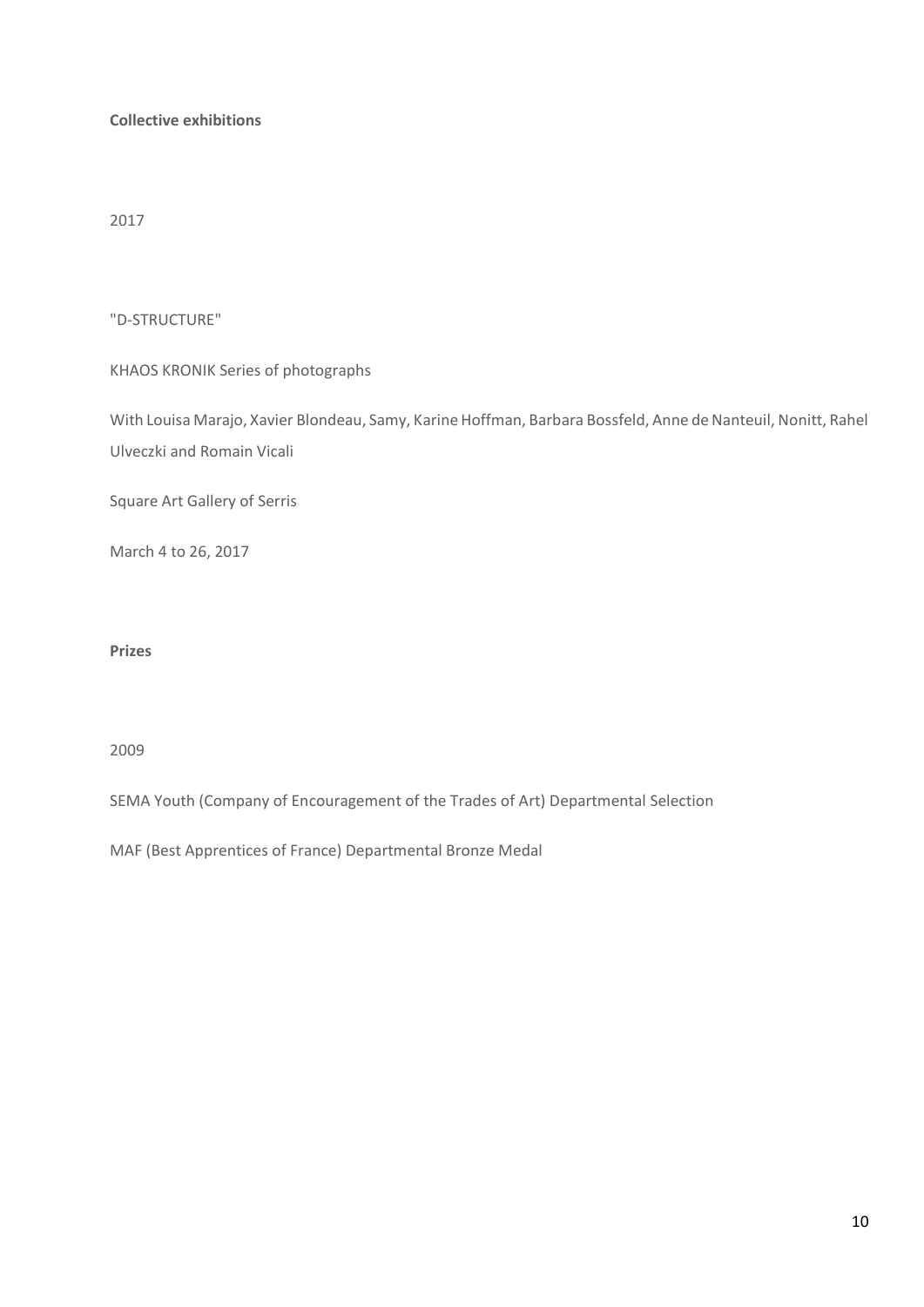

"I have chosen Latin names for my works of art, as it is the root of French History, and also as a tribute to the world of plants"

Quercus, from Suber project, Mathilde Thiennot, 2020, Moulage in plaster, 60 cm x 30 cm x 24 cm (23.6 in x 11.81 in x 9.4 in)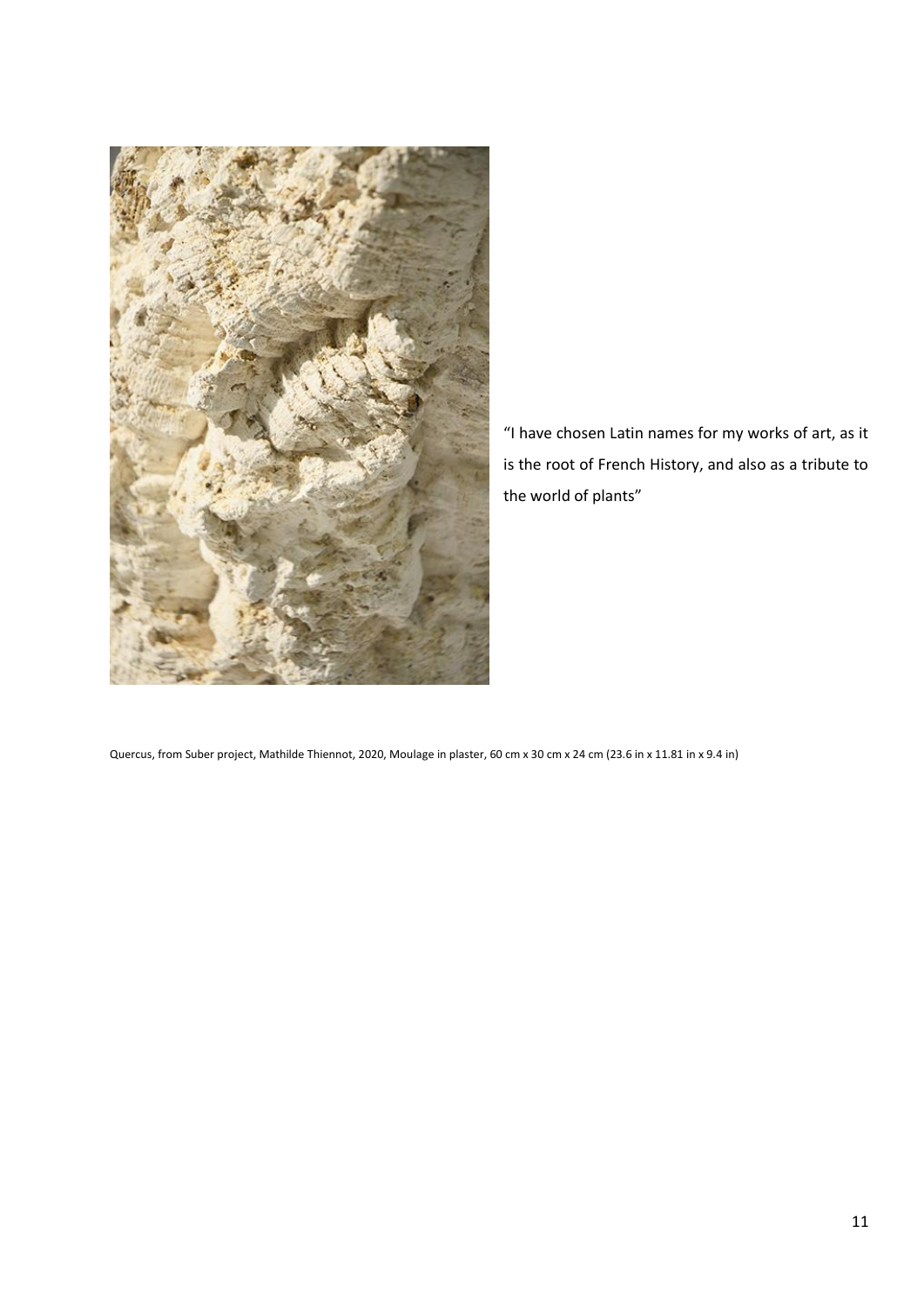# <span id="page-11-0"></span>**Sami Korhonen**



Photo Jean Merhi

### **Education**

| 2006 | <b>Fashion Design</b><br>FUMEC University, Belo Horizonte, Brazil               |
|------|---------------------------------------------------------------------------------|
| 2003 | <b>Clothing and Fashion</b><br>Helsinki Polytechnic (Stadia), Helsinki, Finland |
| 2002 | International Trade<br>Helsinki Business Polytechnic (Helia), Helsinki, Finland |
| 1998 | <b>Fashion Design</b><br>Anhembi Morumbi University, São Paulo, Brazil          |
| 1997 | Theater Diplom Lahti College of Theatre, Lahti, Finland                         |

## **Main Solo and Collective Exhibitions, Main Costume Projects**

| 2017 | aestival 2017, Centre Culturel Cloître des Billettes, Paris, France |
|------|---------------------------------------------------------------------|
| 2016 | aestival 2016, Centre Culturel Cloître des Billettes, Paris, France |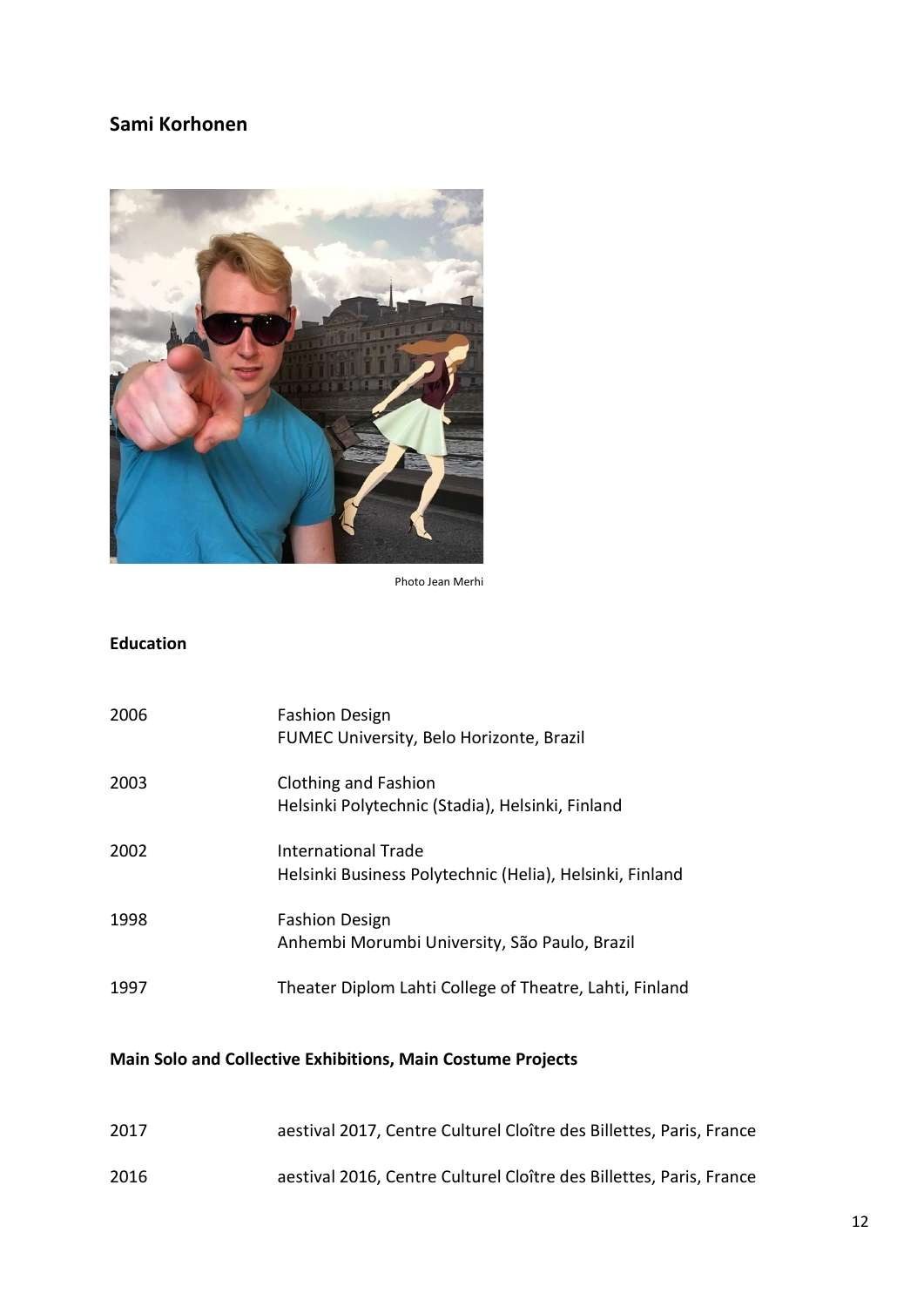|      | Passion Marginale, Centre Culturel Cloître des Billettes, Paris,<br>France<br>Ballade de la Soupe Populaire d'Emilia Pöyhönen, Paris, France                                                            |
|------|---------------------------------------------------------------------------------------------------------------------------------------------------------------------------------------------------------|
| 2015 | BB Collection, Brigitte Bardot Dans l'Intimité, Sao Paulo, Brazil                                                                                                                                       |
| 2014 | Speculum Court métrage de Kira Poutanen, Paris, France<br>Solitudo Court métrage de Kira Poutanen, Paris, France<br>Ça Foxtrotte dans la Botte de Mamie de Sirkku Peltola, Paris, France                |
| 2013 | Purge de Sofi Oksanen, Paris, France                                                                                                                                                                    |
| 2012 | Sami Korhonen SS13, Paris, France                                                                                                                                                                       |
| 2011 | Costume Project for Riikka Timonen, Paris, France                                                                                                                                                       |
| 2010 | Lettres à Maurice Solovine d'Albert Einstein, Paris, France                                                                                                                                             |
| 2009 | Gibier d'élevage de Kenzaburo Oé, Paris, France<br>Basics, Galerie Emka, Paris, France<br>Finnish Catwalk at Helsinki Fashion Week, Helsinki, Finlande<br>AIA - Ensemble vocal, Helsinki, Finland, 2009 |
| 2008 | Autoportrait d'Edouard Levé, Paris, France<br>Déguisé en Homme de Leena Krohn, Paris, France                                                                                                            |
| 2002 | Minna Tervamaki - National Ballet of Finland, Helsinki, Finlande                                                                                                                                        |

### **Main Fashion Shows**

| 2012 | Sami Korhonen at Zafferano, Macmillan Charity Event, London,<br>United Kingdom<br>Sami Korhonen at the Playboy Club London, London, United Kingdom |
|------|----------------------------------------------------------------------------------------------------------------------------------------------------|
| 2009 | Finnish Catwalk at Helsinki Fashion Week, Helsinki, Finlande                                                                                       |
| 2006 | Beleza da Arte Escondida, Belo Horizonte, Brazil                                                                                                   |
| 2005 | Cahvia Kiitos!, Belo Horizonte, Brazil                                                                                                             |
| 2004 | Model Of The Year 2004, Helsinki, Finland                                                                                                          |
| 2003 | Bossa Nova, Helsinki, Finland<br>Helsinki Fashion Week, Helsinki, Finland                                                                          |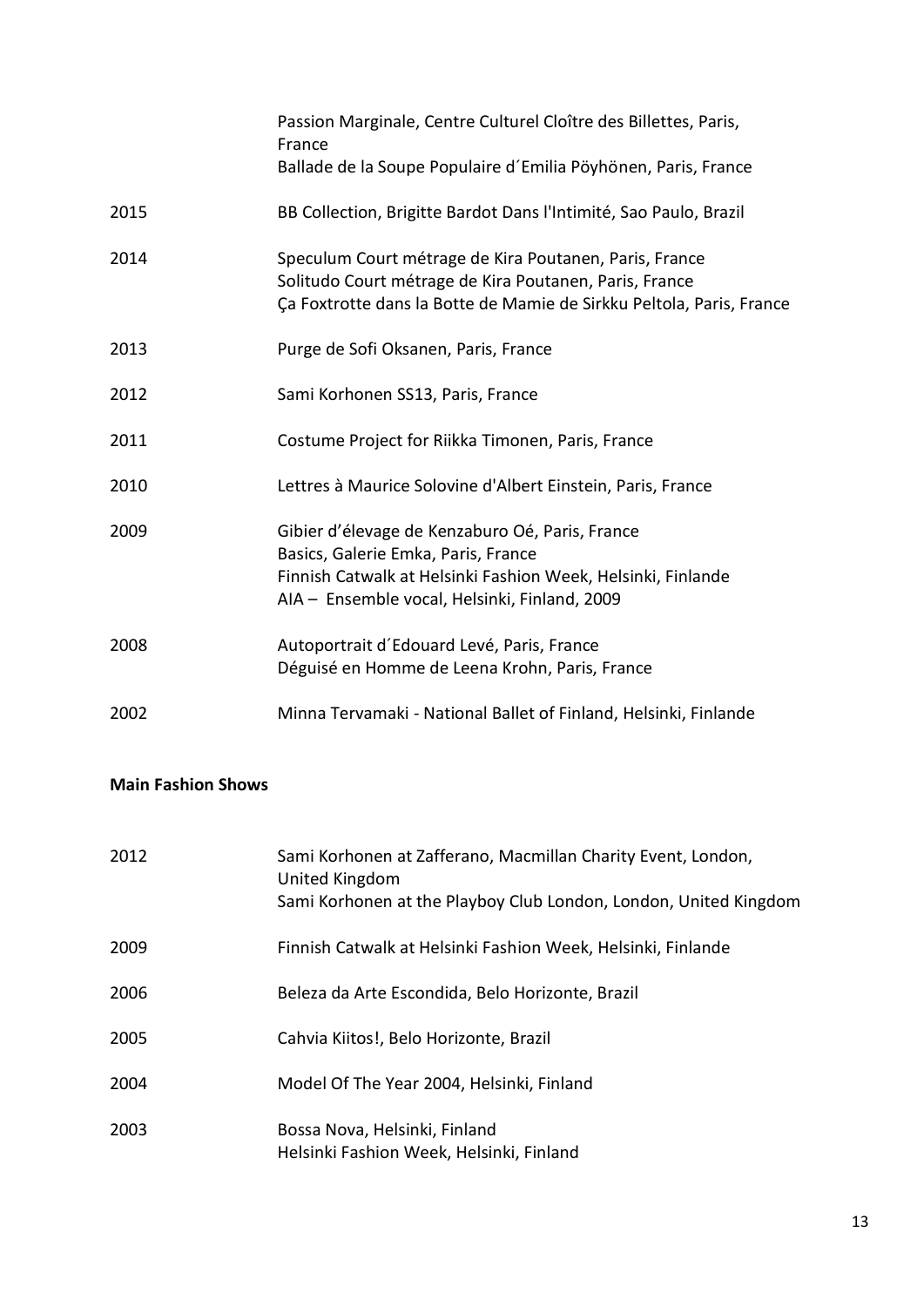#### **Prizes**

Alfred Kordelin Foundation Grant, Helsinki, 2011

#### **Main Private Collections**

Bruno Pinheiro et Yves Gayet, Brazil Eeppi Ursin, Finland Galerie Ricardo Fernandes, France Loredana Celi, France Minna Tervamaki, Finland Outi Maenpaa, Finland Tiina Kaartama et Xavier Maitre, France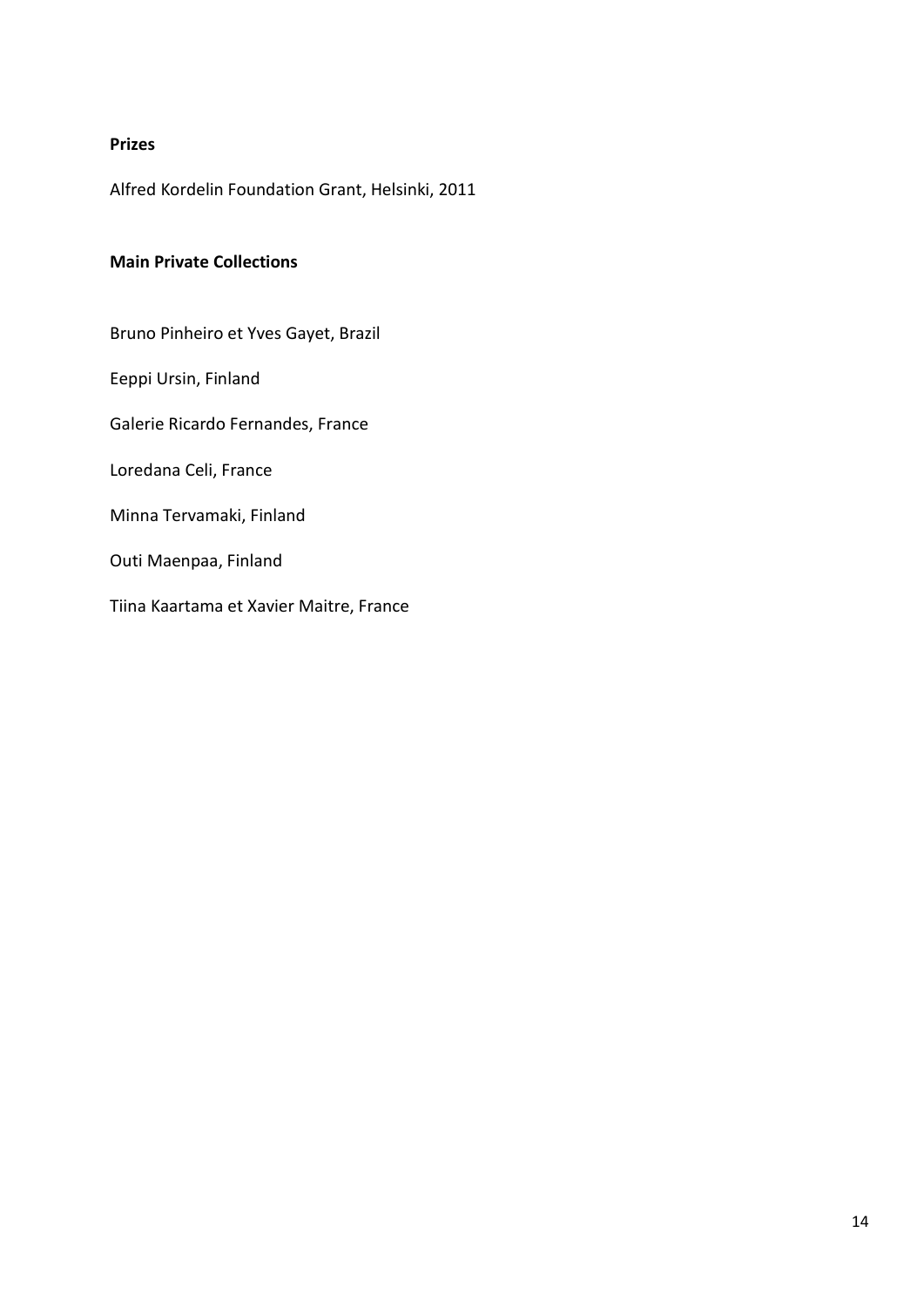# <span id="page-14-0"></span>**The Gallery**

Inaugurated in Paris in May 2010, Ricardo Fernandes Gallery seeks to present contemporary art to the European market. It is a continuation of a project of over twenty years, which began with the opening of his first gallery in Brazil and an international career in which Ricardo Fernandes is actively involved in promoting his artists.

Located in the Marais district, he operates in an extremely dynamic and resolutely cosmopolitan environment that reinforces its international and artistic values.

It hosts a selection of forms of visual arts (painting, sculpture, photography, installations ...) and opens up to a wide variety of contemporary artistic expressions.

With its constant support to Latin American and international artists and its involvement in the development of a regional market in full expansion, Ricardo Fernandes Gallery participates in the diversity, artistic and cultural interaction in the city of Paris.



Photos: Solo show Amilcar de Castro, Paris, 2015, curator Ricardo Fernandes, photos SK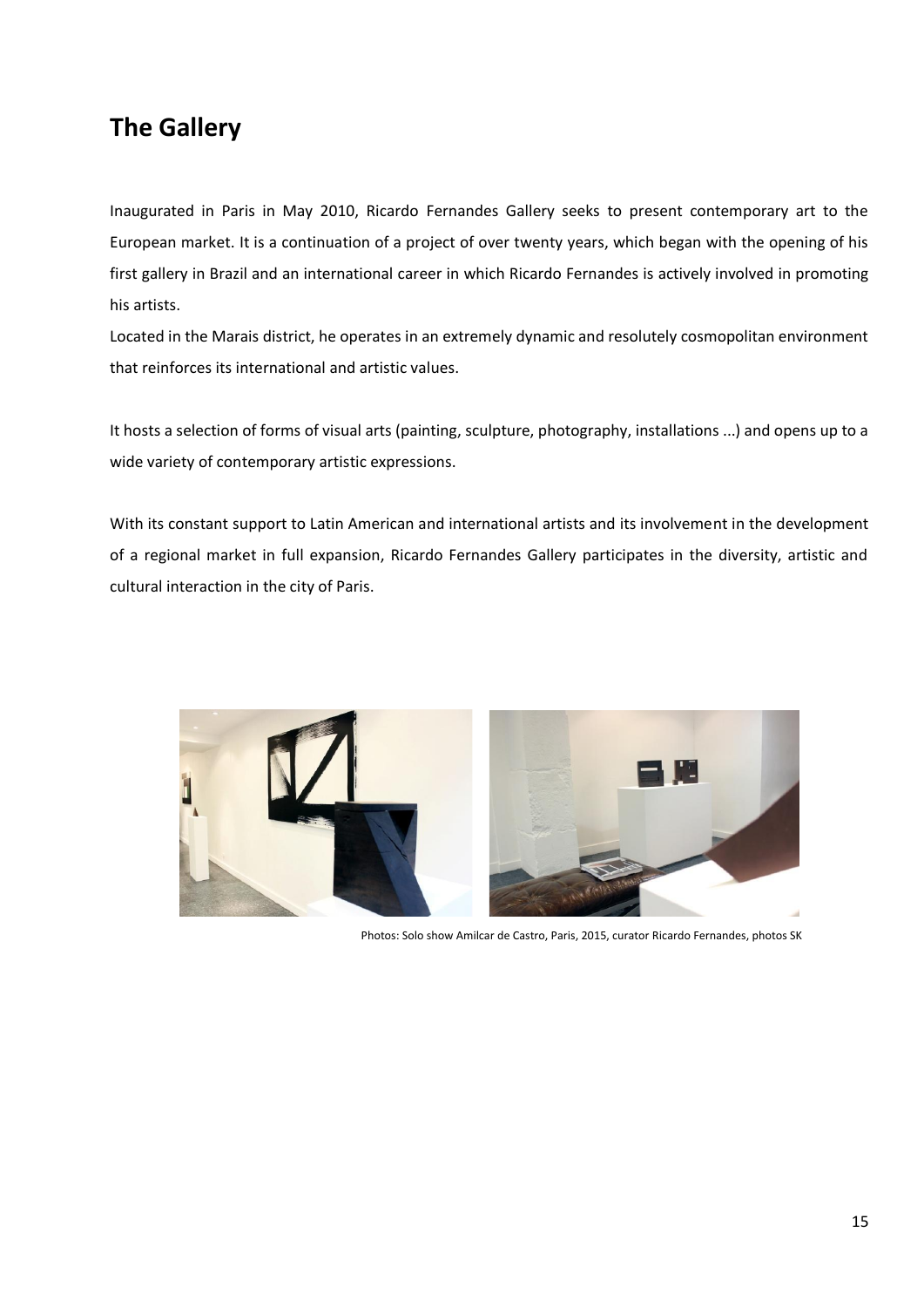# <span id="page-15-0"></span>**General Information**

| Title             | Food for Thought                                                                |
|-------------------|---------------------------------------------------------------------------------|
| Artists           | Eduardo Fonseca, Kati Riikonen, Lucia Adverse, Mathilde Thiennot, Sami Korhonen |
| Description       | Contemporary art exhibition at Ricardo Fernandes Gallery, Paris, France         |
| Curator           | Ricardo Fernandes                                                               |
| Scenography       | Ricardo Fernandes                                                               |
|                   |                                                                                 |
| <b>Opening</b>    | July 4, 2020 (from 2pm to 6pm)                                                  |
| <b>Exhibition</b> | From July 4 to August 17, 2020                                                  |
| <b>Hours</b>      | Daily from 10 am to 6 pm (please check out our timetable at our website)        |
| Address           | <b>Ricardo Fernandes</b>                                                        |
|                   | Marché Dauphine (galerie 95)                                                    |
|                   | 132 - 140 rue des Rosiers                                                       |
|                   | 93400 Saint Ouen                                                                |
|                   | France                                                                          |
| How to get there  | By Metro: M 4 (stop at Porte de Clignancourt)                                   |
|                   | By Metro: M 13 (stop at Garibaldi)                                              |
|                   | By Bus: 86 (stop at Marché aux Puces)                                           |
| Car Parking       | Malassis                                                                        |
|                   |                                                                                 |
| Information:      | www.ricardofernandes.biz                                                        |
| Email:            | contact@ricardofernandes.biz                                                    |
| WhatsApp / Tel:   | +33681351287                                                                    |
| WeChat            | RFernandesGallery                                                               |
| Twitter           | rf_artgallery                                                                   |
|                   |                                                                                 |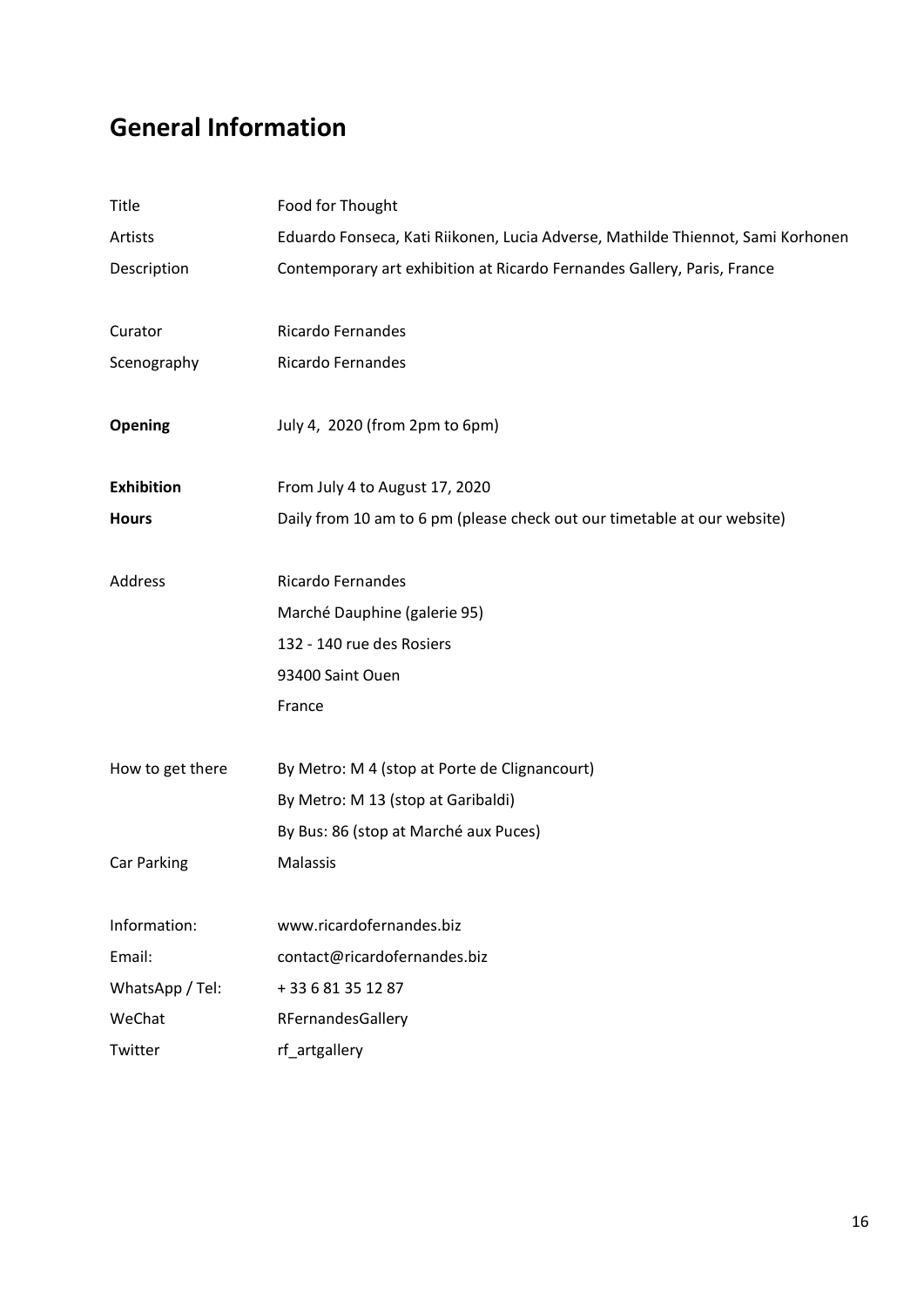# <span id="page-16-0"></span>**Photos**

For more information and photos in high definition for the press, please contact us:

[contact@ricardofernandes.biz](mailto:contact@ricardofernandes.biz)

All images are copyright protected and have their reproduction prohibited.